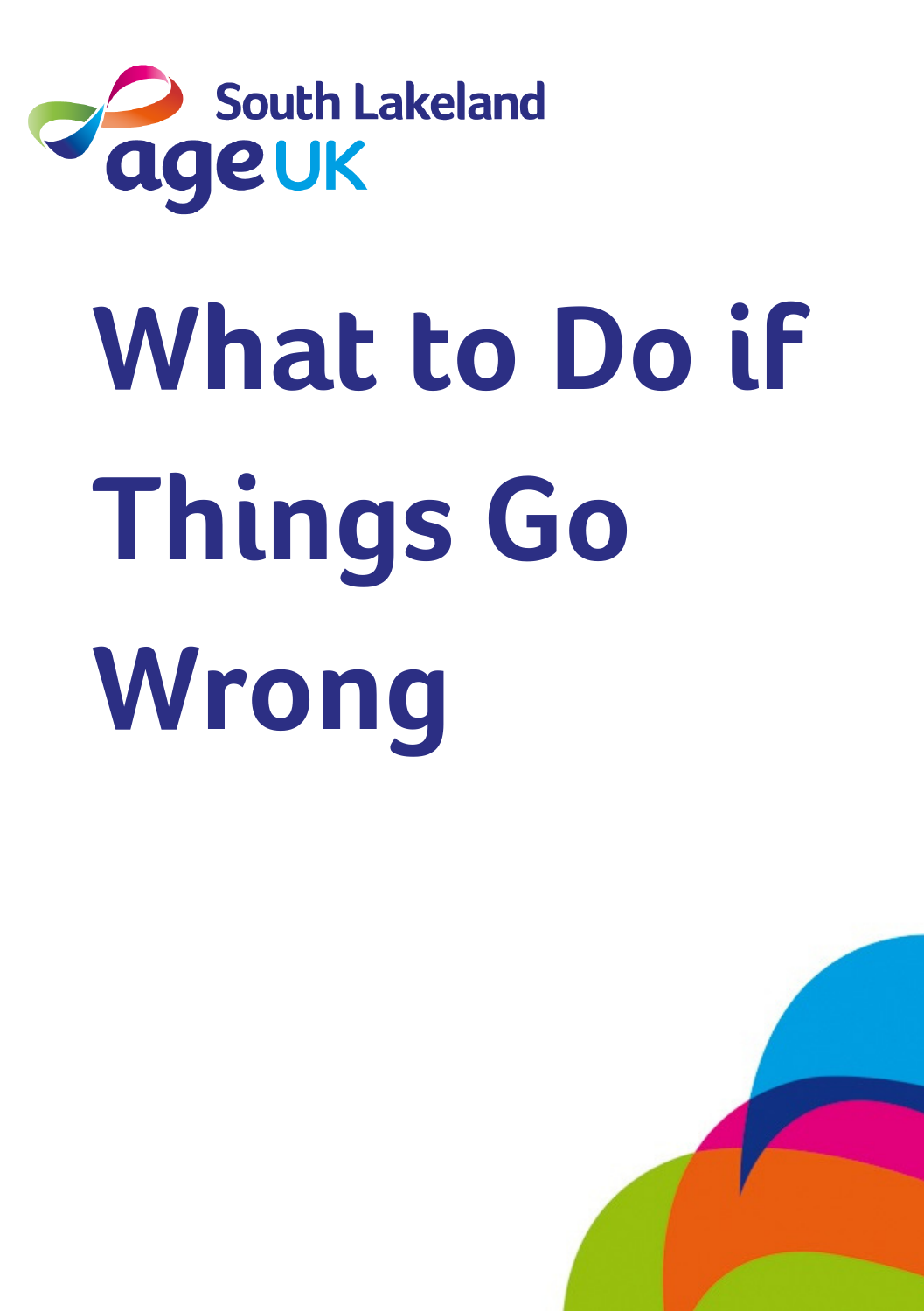Age UK South Lakeland always aims to provide the best possible service. However, things can always go wrong, or a service may not be delivered in the way that best suits a client. If such a case ever arises, please let us know as quickly as possible, so that we can do our best to set things right.

### **How to Make a Complaint**

- Call us on 030 300 30003
- Email us at admin@ageuksouthlakeland.org.uk
- Speak to a member of staff in person
- Complete an online form available on our website

#### **What to Expect if you Complain**

- You will receive a prompt and clear response.
- Your complaint will always be treated in strict confidence.
- We will keep you fully informed of the progress of your complaint in addition to the eventual outcome.
- Your right to any service provided by Age UK South Lakeland will never be impacted if you make a complaint.
- You will not be subject to discrimination of any form if you make a complaint.

#### **How we Will Handle a Complaint**

Your complaint will go through a multi-stage procedure involving several members of staff before it reaches the eventual resolution stage. A complete log of this procedure will be kept at every stage and stored on our secure database.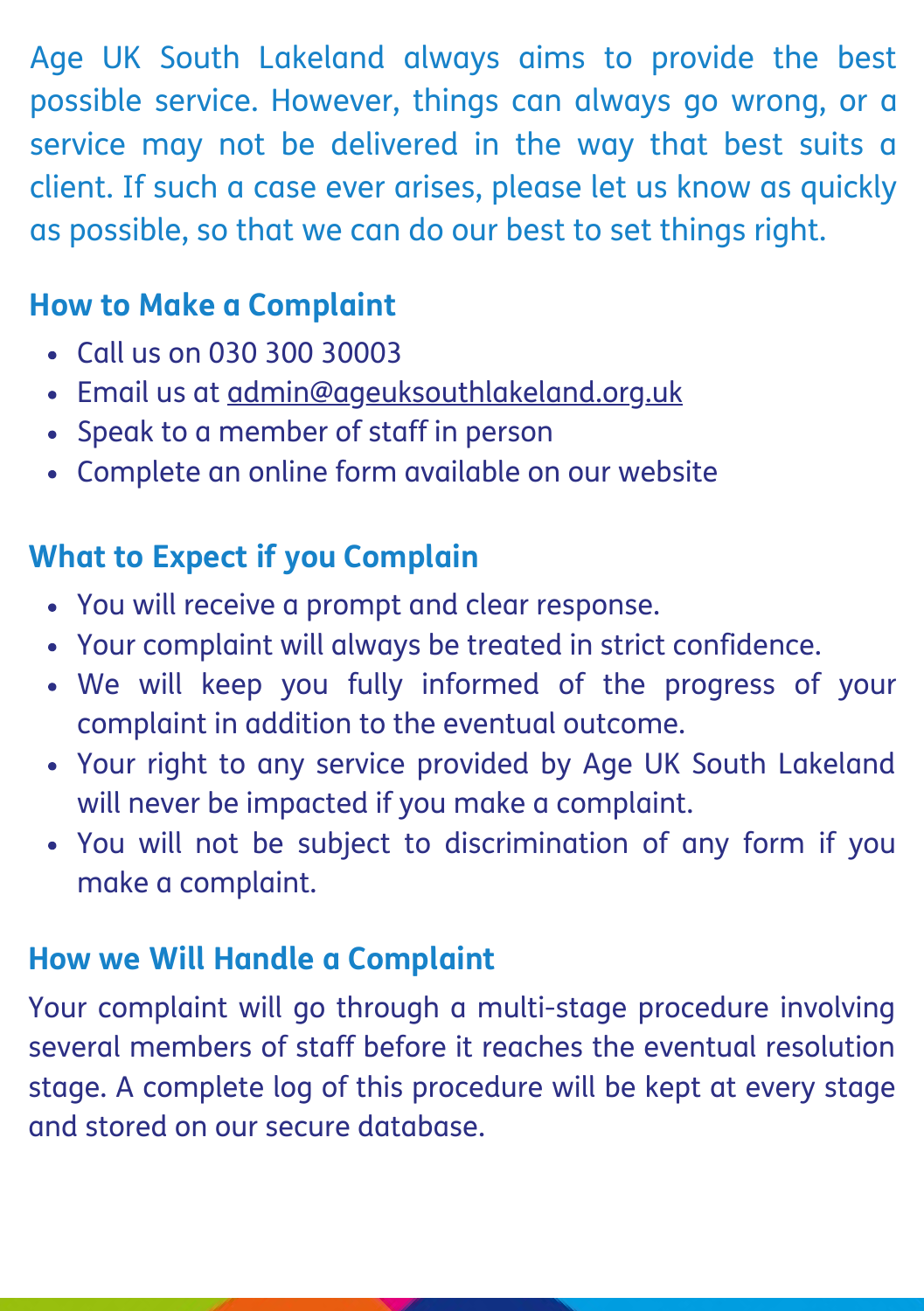## **Stage 1: Making a Complaint**

In many cases, complaints can be resolved quickly with a simple conversation. As such, we encourage you to first speak to either the manager of the service with which you have a complaint, or to another staff member whom you feel comfortable approaching with your issue. They will do their best to resolve any issues you might have, wherever possible.

Alternatively, if you have submitted a complaint in writing, you should expect to receive a response from Age UK South Lakeland within 5 working days. This response will either be in writing or via telephone – you may request that your response be one or the other in your written complaint. This response will initially be to acknowledge receipt of your complaint and to get any necessary clarification about the details of the issue.

If your complaint requires further investigation than a single conversation can provide, we will ask for you to fill out a "Comments, Suggestions & Complaints" form for us to review. We aim to send a letter of acknowledgement back to you within 3 days, before arranging a formal meeting with you and conducting a full internal investigation.

When this process is complete we will inform you in writing with the conclusions of the investigation and the reasons for the outcome. We will also keep you informed of the progress of this investigation throughout the process.